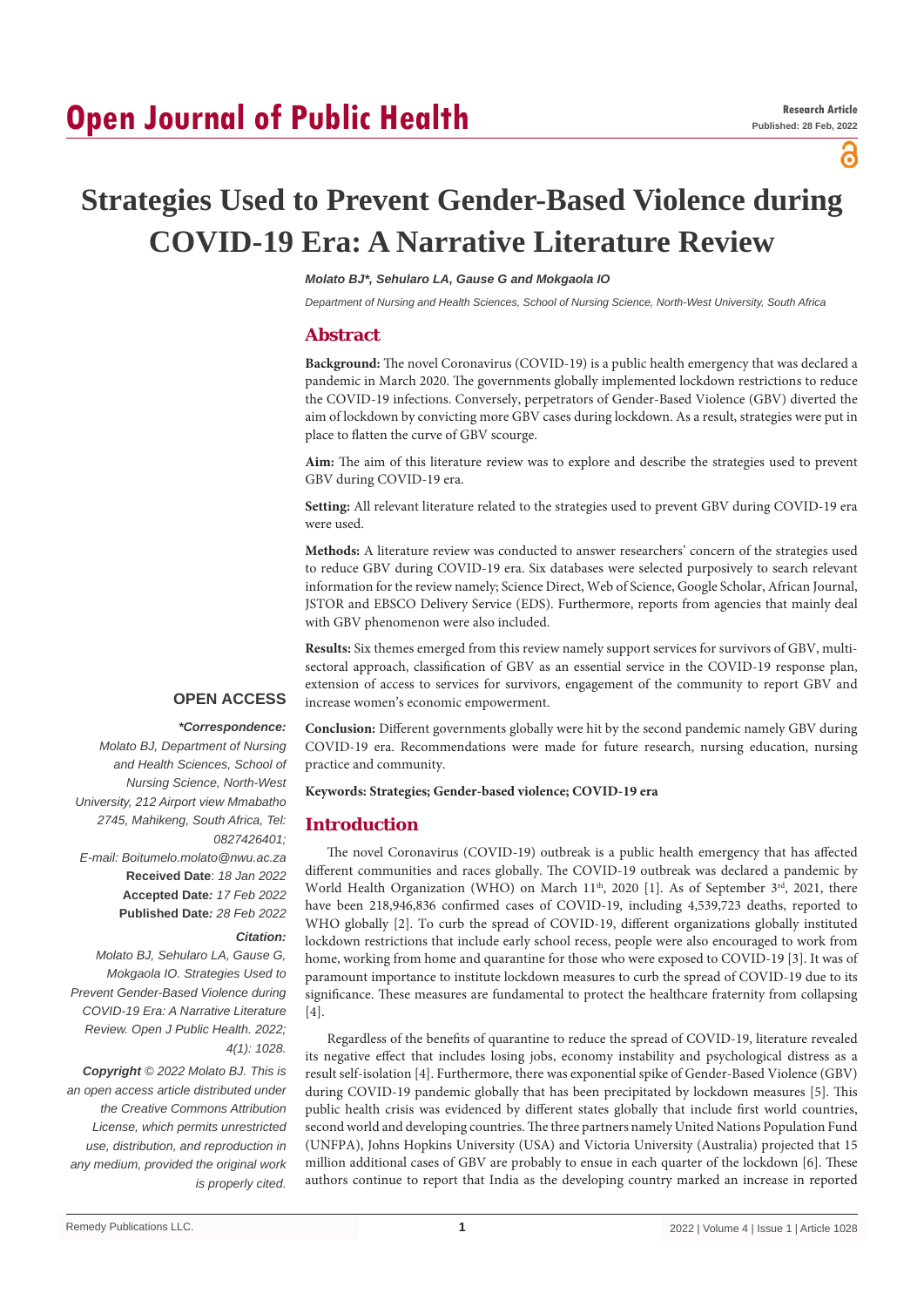cases of GBV since the inception of lockdown on March 25<sup>th</sup>, 2020 [6]. The GBV crisis did not hit only the developing countries during COVID-19 pandemic; the first world countries were also affected. This is a gap that should be addressed by future studies.

The study conducted in the United States of America (USA) revealed that 18 police departments out of 22 also evidenced the spike in GBV cases [7]. Likewise, in the African context South Africa has been reported to have more reported cases of GBV during COVID-19 [8]. The accounting officer of Department of Police Minister Bheki Cele reported that 2,230 cases of GBV were recorded few days after the announcement of national lockdown by President Ramaphosa [8]. To women and girls who are in an abusive relationship continued to be submissive as if nothing wrong happened to them just to avoid losing jobs [9]. Moreover, inequalities and informal and indecent jobs with low standard security were also noted as one of the consequences experienced by women and girls who were abused. So far, there is death of literature on the strategies used to prevent GBV amid COVID-19 pandemic. According to [10] a strategy is a plan in place that is designed to achieve specific goals. In the context of this study, the strategies will act as a plan to prevent GBV during COVID-19 pandemic. Therefore, the researchers deem it necessary to review current literature on the strategies used to prevent GBV amidst COVID-19 pandemic.

The rationale for the above-mentioned initiative is to avoid the consequences of GBV that include post-traumatic symptoms, selfharm, and suicide [11]. Moreover, the researchers will be responding to the call made by that everyone globally should commit themselves in curbing the resurgence of GBV during COVID-19 pandemic [12]. This can only be effective if there are strategies in place to address all the afore-mentioned challenges. In supporting this statement [13], reiterated that there should be measures in place amid COVID-19 humanitarian response to safeguard GBV survivors and women and girls in general globally. The highlighted statement above suggests that there are many knowledge gaps that should be addressed to reduce the magnitude of GBV. Some of these knowledge gaps include strategies to reduce GBV during COVID-19 pandemic. Based on the above argument, the following review question was asked:

What are the strategies used to reduce GBV during COVID-19 era?

## **Materials and Methods**

## **Aim**

This study aimed to explore and describe the strategies used to reduce GBV during COVID-19 era.

### **Design and methods**

This study adopted a narrative literature review to explore and describe the strategies used to reduce GBV during COVID-19 era. The findings of this narrative literature review do not present new scientific evidence but aim to explore what is already known and to explicitly place the contemporary scientific evidence into perspective [14]. The main aim of this narrative literature review was to gain an understanding of the existing research and debates relevant to a particular topic or area of study, and to present that knowledge in the form of a written report [15]. For the purpose of this study, the researchers used five steps of narrative literature review namely selecting a review topic, searching the literature, gathering, and reading and analyzing the literature, writing the review and references see in Figure 1 for more details [16].



#### **Step 1: Selecting a review topic**

The topic selected for this narrative literature review is strategies used to reduce GBV during COVID-19 era.

#### **Step 2: Searching literature**

Different methodologies were considered to search for literature that is related to the strategies to reduce GBV during COVID-19 pandemic. These include qualitative and quantitative studies, literature and systematic reviews. More focus was on the studies that were published between 2019 and 2021 in English [16]. The following search engines namely Science Direct, Web of Science, Google Scholar, JSTOR, African Journal (Previously known as SAE publication), EBSCO Delivery Service (EDS), reports from experts and organizations that champion gender equity development and organizations that addresses GBV related matters. The terms that were used to search for literature are: 'strategies/interventions' OR 'measures', 'gender based violence', OR 'domestic/sexual assault violence' AND 'COVID-19 pandemic' See Table 1 for more details [16].

#### **Step 3: Analyzing and synthesizing the literature**

Literature about GBV during COVID-19 era was fulfilled through the use of the above-mentioned databases. The abstracts and results were reviewed to check if the content or outcomes are relevant to the selected topic. This was followed step by step perusal of the information to verify whether the content is relevant to the abstract [16]. The first author and last author analyzed the findings of this study separately and met for consensus on the themes of the review. After analysis, six themes emerged namely.

#### **Step 4: Writing the review**

The researchers adopted a smart way of presenting the findings of the study to show thorough understanding of the selected topic [16]. Furthermore, the principles of academic writing that include simple English were used to write the review was adhered to. For the mere fact that researchers are health care professionals, medical terms were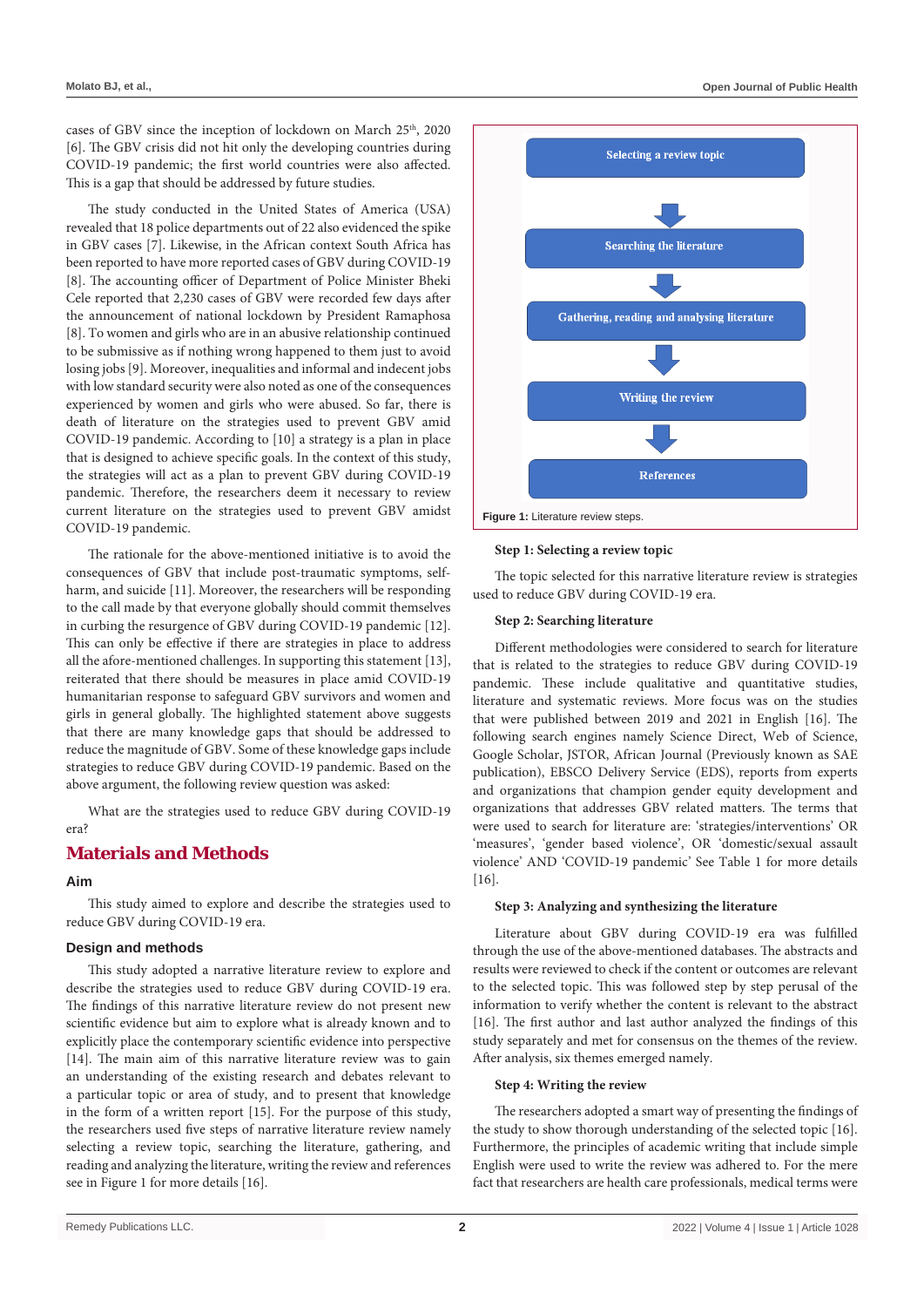

simplified and long sentences were also avoided [16]. The reviewed literature was separated into themes and it was presented sequentially [16].

#### **Step 5: References**

The list of references or sources used in this literature review is given below. All sources used in this narrative literature review were acknowledged and they appear on the reference list [16].

#### **Ethical considerations**

Based on the research expertise that the researchers have, they consistently applied the relevant knowledge and skills throughout this study [17]. They also behaved ethically during conceptualization, searching of literature, compiling searched literature and writing the report. Likewise, they have equally contributed to the success of this manuscript. This study did not require any permission from Research Ethics committees no consent from participants to be conducted. The researchers also acknowledged authors and sources utilized to compile this article and they all appear on the reference list.

### **Results**

Six themes emerged from this review of literature namely support services for survivors of GBV, multi-sectoral approach, Classification of GBV as an essential service in the COVID-19 response plan, Extension of access to services for survivors and engagement of the community to report gender-based violence. See the search strategy in Figure 2 [18].

#### **Support services for survivors of GBV**

The first theme identified from literature as a strategy used to prevent GBV during COVID-19 era includes support services for survivors of GBV. In this study ''support services'' refers to the provision psychosocial and physical support to women and girls who were survivors of GBV. The purpose of providing immense support **Table 1:** Literature search.

| <b>Databases</b>                       | <b>Inclusion Criteria</b>                                                                                | <b>Exclusion Criteria</b>                                                                    |
|----------------------------------------|----------------------------------------------------------------------------------------------------------|----------------------------------------------------------------------------------------------|
| <b>Science Direct</b>                  | English studies focusing on<br>strategies to reduce gender<br>based violence during COVID-19<br>pandemic | <b>Newspapers</b><br>Conference reports<br>Other databases not<br>mentioned in this<br>study |
| Web of Science                         |                                                                                                          |                                                                                              |
| Google Scholar                         |                                                                                                          |                                                                                              |
| African Journal                        |                                                                                                          |                                                                                              |
| <b>JSTOR</b>                           |                                                                                                          |                                                                                              |
| <b>EBSCO Delivery</b><br>Service (EDS) |                                                                                                          |                                                                                              |

to women and girls during COVID-19 era was to promote their wellbeing. This was achieved by instituting national hotlines to report all form of abuses to the relevant authorities [19]. The services that were rendered include mental health and psychosocial support through digital platforms by the trained professionals [19].

The United Nations Fund for Population Activities (UNFPA) coordinated the response to GBV amid COVID-19 pandemic with the relevant organizations and stakeholders. They also provided support to these groups to reinforce inter-agency advocacy on fundamental aspects in the COVID-19 response that contribute to gender inequality and GBV [19]. This include focusing on the protection of the community were put in place to protect women and girls from GBV. Moreover, UNFPA ushered the technical support to facilitate GBV prevention program, medical care services and referral systems are standardized in line with the national guidelines [19].

#### **Multi-sectoral approach**

The second theme identified from the literature as a strategy used to prevent GBV during COVID-19 pandemic is multi-sectoral approach. The multi-sectoral approach in this study refers to collaboration of all sectors namely governmental and non-governmental organizations to prevent the scourge of GBV. To address this strategy, the National Prosecuting Authority (NPA) in South Africa collaborated with the Department of Justice and Constitutional Development (DJCD), the Department of Health (DoH), the Department of Social Development (DSD), and the South African Police Service (SAPS) to establish a national anti-rape strategy that aims to reduce the magnitude of GBV [20].

The facilities responsible for rendering care among women and girls known as Thuthuzela Care Centers (TCC) were initiated to mainly address high rate of GBV [20]. The author elaborated the key responsibilities of TCCs as to render comprehensive services that include professional medical care, counseling and access to investigators and prosecutors in order to avoid secondary victimization. The study conducted by [13] suggests that government sectors should forge collaboration with non-governmental organizations to formulate program to mitigate GBV during COVID-19 pandemic. Such programs should be designed in such a way that it dominates or given the priority in the world Humanitarian COVID-19 response plan [13]. The Italian judiciary officers enforced the laws that expel the offender from the family if it happens that he indulges on GBV acts [9].

#### **Classification of GBV as an essential service in the COVID-19 response plan**

The third theme identified as a strategy used to prevent GBV amid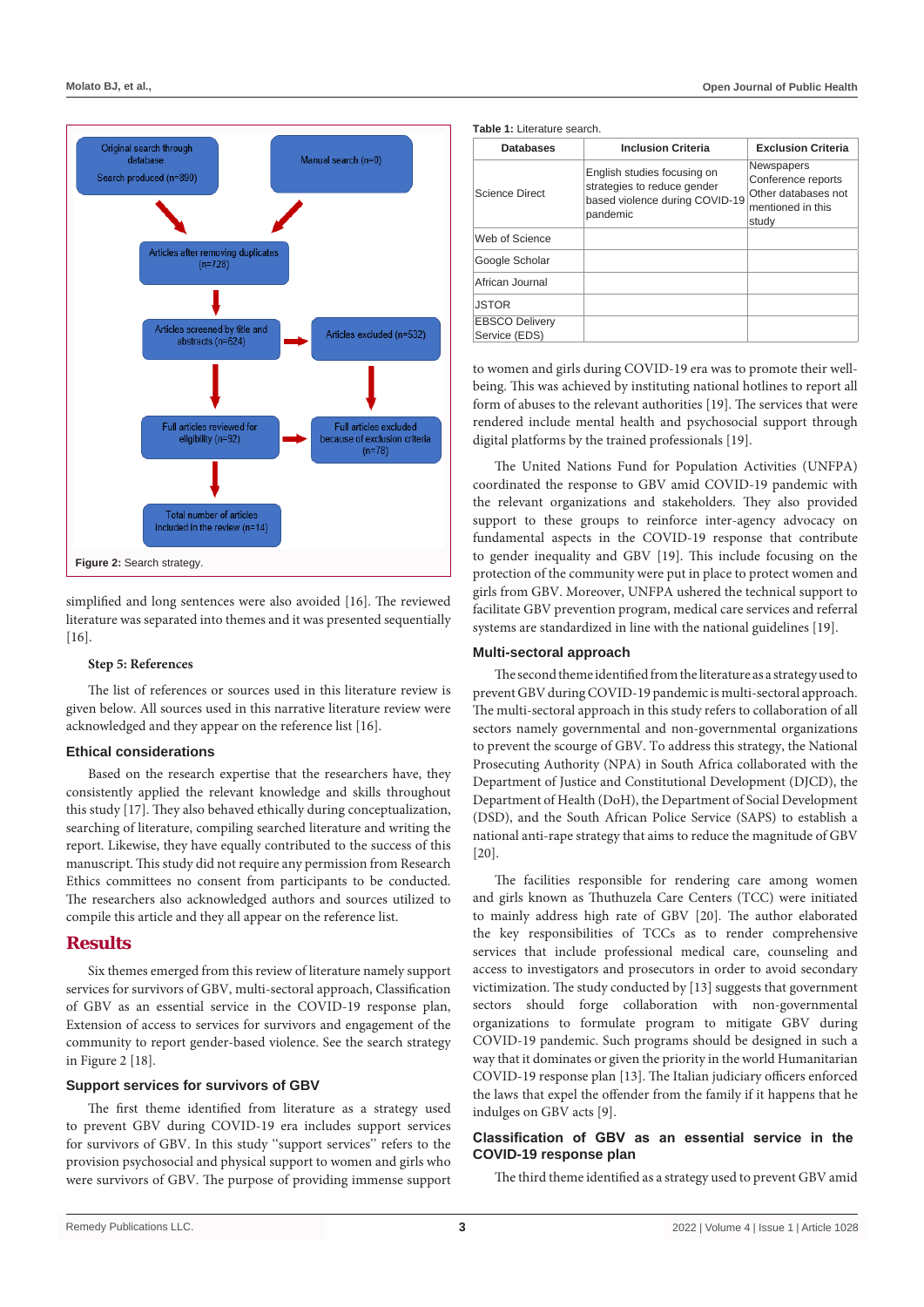COVID-19 pandemic is classification of GBV as an essential service in the COVID-19 response plan. According to [11], all women and girls should be given the priority to be provided with shelters during quarantine and self-isolation as part of essential service package to avoid been abused. Furthermore, all states should put in place laws and legislations that prioritize GBV and perpetrators of GBV should get tougher punishment [11]. Moreover, different precautionary measures that address the potential elements of GBV should be implemented to mitigate the prevalence of GBV during COVID-19 pandemic. The government in Spain implemented the regulations that automatically excuse women and girls from the lockdown if they encounter any form of GBV [9]. Globally, different states were also supported in ensuring that the human rights of women and girls are not infringed throughout COVID-19 response [21].

Extension of access to services for survivors the fourth theme identified in this review is the extension of access to services for survivors. The reinforcement of national hotlines to report all form of abuses to the law enforcement officers is imperative amid COVID-19 pandemic [22]. To address this initiative, the services for victims of GBV was opened 24 h a day and 7 days a week without been closed. This includes services that address social aspects and mental health support [23]. Services that were rendered at these centers include supportive counseling, encouragement, and advocacy for the minority groups [23]. Additionally, the services that were rendered during COVID-19 pandemic to prevent GBV also include the extension of operating hours of judicial services that was operational day and night, and digital platforms were also used to render these services [21]. The sectors responsible for humanitarian response should initiate services that address the needs of women and girls exposed to violence in their COVID-19 response plan [24].

## **Engagement of the community to report gender-based violence**

The fifth theme identified in this review is engagement of the community to report GBV. The reporting of GBV incidents to law enforcement officers was not effective during COVID-19 pandemic due to stricter lockdown regulations imposed with the aim of curbing the spread of infection. To address this concern [25], suggested proper training to the survivors, families. The author further reiterated that government sectors should take a lead on capacitating community members on strategies to report acts of GBV violence during COVID-19 pandemic.

The Campbell et al. [26] also recommended collaboration with community-based organizations to raise public health awareness campaign about reporting GBV cases within the society. The society community should be aware of the exponential rise of GBV amid the COVID-19 pandemic and consistently usher unconditional support for the victims [24]. They should also be in the position to provide direction to the victims about relevant institutions to report acts of GBV attitude. Community empowerment should be a key principle adopted by states to empower different communities about precautionary measures to mitigate GBV during COVID-19 era. This includes the use of community resources namely media and design programs that seeks to prevent the occurrence of GBV [27].

## **Increase women's economic empowerment**

The sixth theme identified in this review is increase women's economic empowerment. Governments should introduce prevention strategies to address the scourge of GBV by empowering women and girls economically to instill a sense of independence. As a result, they will be able to escape abusive relationships as they will not be relying on men [28]. The United Nations (UN) collaborated with different states globally to engage businesses led by women to manufacture personal protective equipment as they are in high demand amidst COVID-19 pandemic [12]. The organization further served as a champion in organizing those networks and capacitates them with knowledge and skills to render quality services. The businesses led by women that were mainly affected by the pandemic and rely on face-to-face interaction were upgraded to digital access. Furthermore, women and girls who were on entrepreneurs were also supported financially with funds to recover from the pandemic [29]. The authors further suggested that women who are farmers should be supported in all dimensions to augment their farm outputs and income.

## **Discussion**

The reviewed literature revealed that different countries globally experienced the scourge of GBV during COVID-19 era. The current report from United Nations highlighted the heightened statistics of GBV during lockdown that was imposed globally to flatten the curve of COVID-19 infection [30]. The increase in the statistics of GBV was evidenced by all countries across the globe including Africa. The South African government experienced an exponential rise of GBV immediately after the president imposed national lockdown [31]. The total cases of GBV reported since the inception of national lockdown was estimated to be 87,000 [31]. Likewise, there was a rise in reported cases of Violence against Women and Girls (VAWG) help desk worldwide.

In South America, Argentina experienced the 39 percent increase of daily calls reporting GBV during COVID-19 era between 20 and 31 March 2020 [32]. Literature revealed that the culprits of GBV used lockdown restrictions to inflict sexual, physical, emotional and psychological harm among women and girls [9]. From the researchers' point of view, the perpetrators of GBV misinterpreted the mission of lockdown globally based on the conduct they displayed during COVID-19 catastrophe. They were supposed to have portrayed characteristics of protecting women and girls against violence so that they can feel warmth and safe when they are around them.

The call for imposing lockdown restrictions globally contributed to the spike in GBV because there were no services available to curb the magnitude of GBV [33]. Women and girls were exposed to different forms of GBV during COVID-19 catastrophe. The United Nations (UN) released the statement in May to caution the world about the increase in rape and domestic violence [34]. This was supported by the findings of the study conducted in France that revealed that domestic violence increased by 30% amid COVID-19 pandemic [21]. Moreover, sexual, and physical violence was observed on women and girls aged between 15 to 49 [21].

In the South African context, the state President Cyril Ramaphosa recently announced three new bills to national assembly bringing perpetrators of GBV to book [35]. This include the bill to revamp criminal law particularly transgressions that are sexually related, the criminal and related matters amendment bill which focuses on punishing the perpetrators of GBV and the domestic violence amendment bill that tolerate victims of GBV to utilize online platforms to apply for protection order [35]. All strategies to reduce GBV discussed on this article were implemented by different states globally therefore there is dearth of literature to attest whether strategies were effective or not.